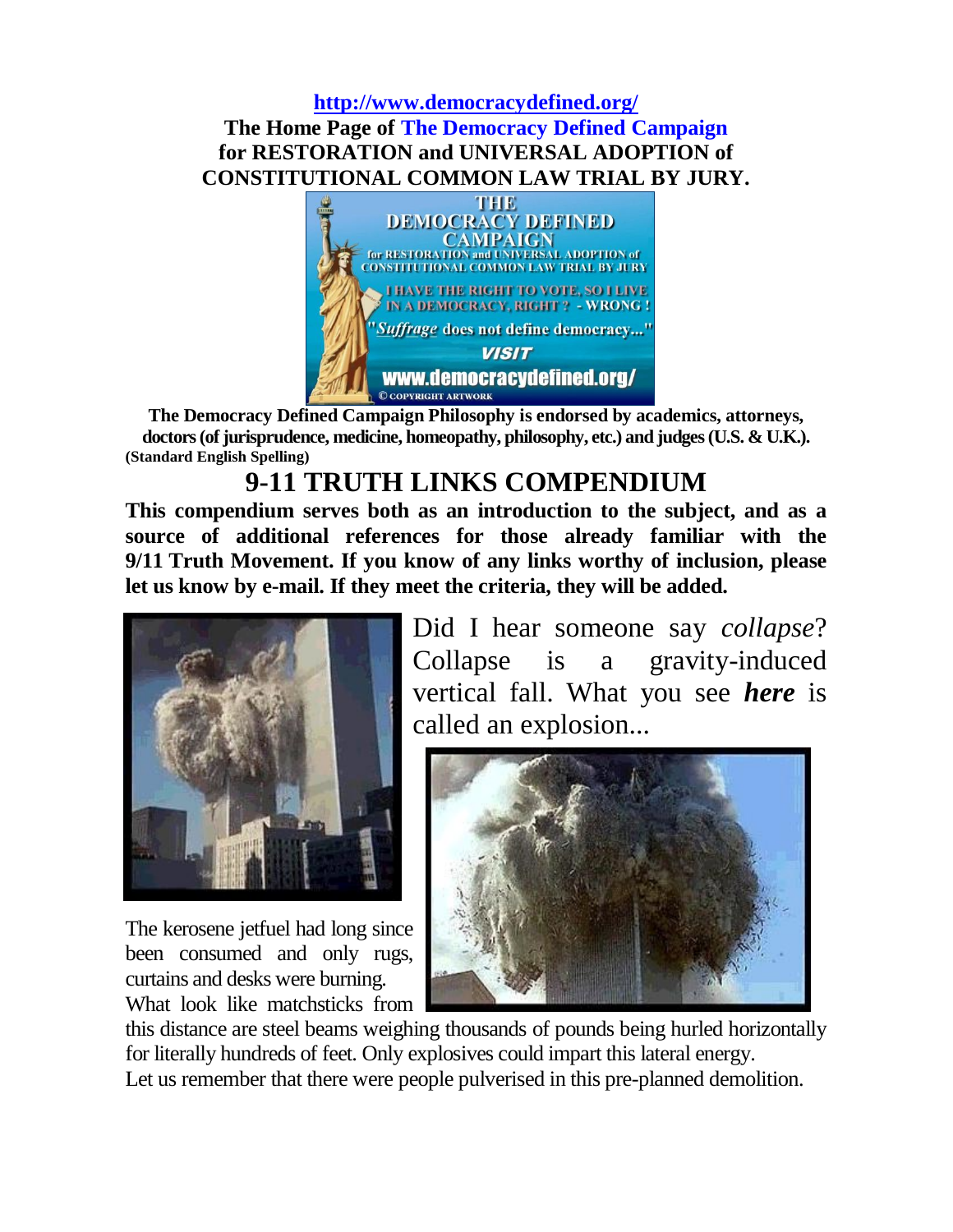# **UNFORESEEN CONSEQUENCES.**

It is worth pointing out to people that there is much to fear that will follow if the conspirators are allowed to get away with their crime. The recalcitrance of the owned and controlled media to report truthfully on this dark episode of our (Western) history means that good citizens who pursue truth and justice realise that it is their duty to inform others. Feel free to forward this Compendium to media, local and national, and to everyone you know.

To be well informed, we would say that the knowledge given in the material listed is indispensable. It is rivetting viewing. If you have not already done so, watching these video documentaries is easy -- all you do is click on the links provided. Your computer does the rest for you. When you're on the video website, to see it full-screen, click the little square symbol (with four tiny triangles inside it) at the bottom right-hand corner of the 'viewing screen'.

**NOTA BENE: These links are constantly being changed. To find the video in question, use its title and do a search on YouTube to find it.**

**1. Professor David Ray Griffin.** University lecturer. You will find an acute intellect investigating 9-11: watch the Copenhagen lecture by Professor Griffin on Google Video, and then refer to his list (below-mentioned).



[http://video.google.co.uk/videoplay?docid=6280545693286773394&q=david+g](http://video.google.co.uk/videoplay?docid=6280545693286773394&q=david+griffin+copenhagen) [riffin+copenhagen](http://video.google.co.uk/videoplay?docid=6280545693286773394&q=david+griffin+copenhagen)

**2.** The official conspiracy to conceal the truth is exposed by Professor Griffin's list of the **9-11 Commission's 100 Lies and Omissions**. All those who wish to acquire an understanding of what happened on that fateful day must start here. Click here for the list:

[http://www.democracydefined.org/Professor\\_Griffin\\_List.doc](http://www.democracydefined.org/Professor_Griffin_List.doc)

**3. Debunking 9/11 Debunking: An Answer to Popular Mechanics and Other Defenders of the Official Conspiracy Theory**. **ISBN 978-1566566865**

This is a crucial book which utterly destroys all of the government's efforts to defend its case. It annihilates the conspiratorial official version. It confirms that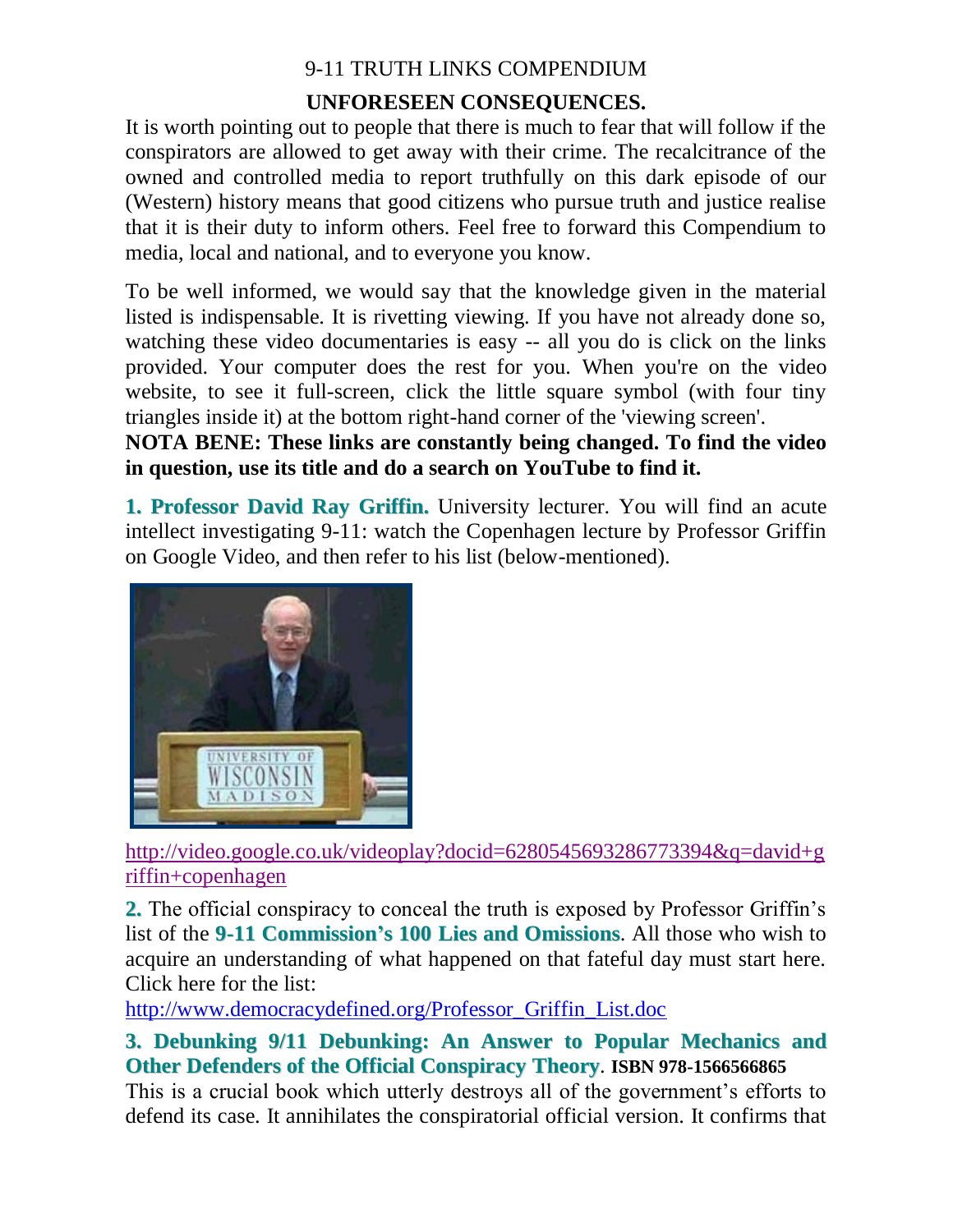science and reason are all on the side of the Truth Movement. His book is meticulously referenced and scholarly, but remains easy to read.

**4.** The most recent addition to the 9/11 Truth Links Compendium:



#### **The website of Richard Gage, AIA, Architects & Engineers for 9/11 Truth.**

& ENGINEERS Why are architects and engineers re-examining the for 9/11 TRUTH WTC Collapses ? The years since the 11th of



September, 2001, have given time for people to emerge from the trance caused by the shocks of the attacks, and rationally evaluate the evidence.

[Listen to Richard Gage's fascinating lecture](http://www.ae911truth.org/flashmov11.htm) from the expert architect's viewpoint, about the machinations required to have brought about the controlled demolition of the three skyscrapers of the World Trade Center.

**Architects, engineers, and everyone else ! -- go to [www.AE911Truth.org](http://www.ae911truth.org/) and**  *sign the online petition* **for an independent investigation.** 

**5. 9-11 Mysteries.** This is one of the very best documentaries -- not only from the point of view of the professionalism with which it was put together, but also the contents...it shows the evidence of controlled demolition to be irrefutable. It confirms that the steel structured buildings were of the highest integrity and not at fault. Endorsed by nuclear scientist and physics' Professor Steven Jones, et al.

**Fig.1 Demolition engineers at work – note diagonal angle of explosive cutting** 





**'Squibs' — a neat row of cutter charges exploding, before dust obscures progressive demolition.**





**'Cut' metal beams at base of WTC. Note the steel edge was melted, denoting the use of thermate steel-cutting demolition explosive. Compare diagonal angle in Fig 1.**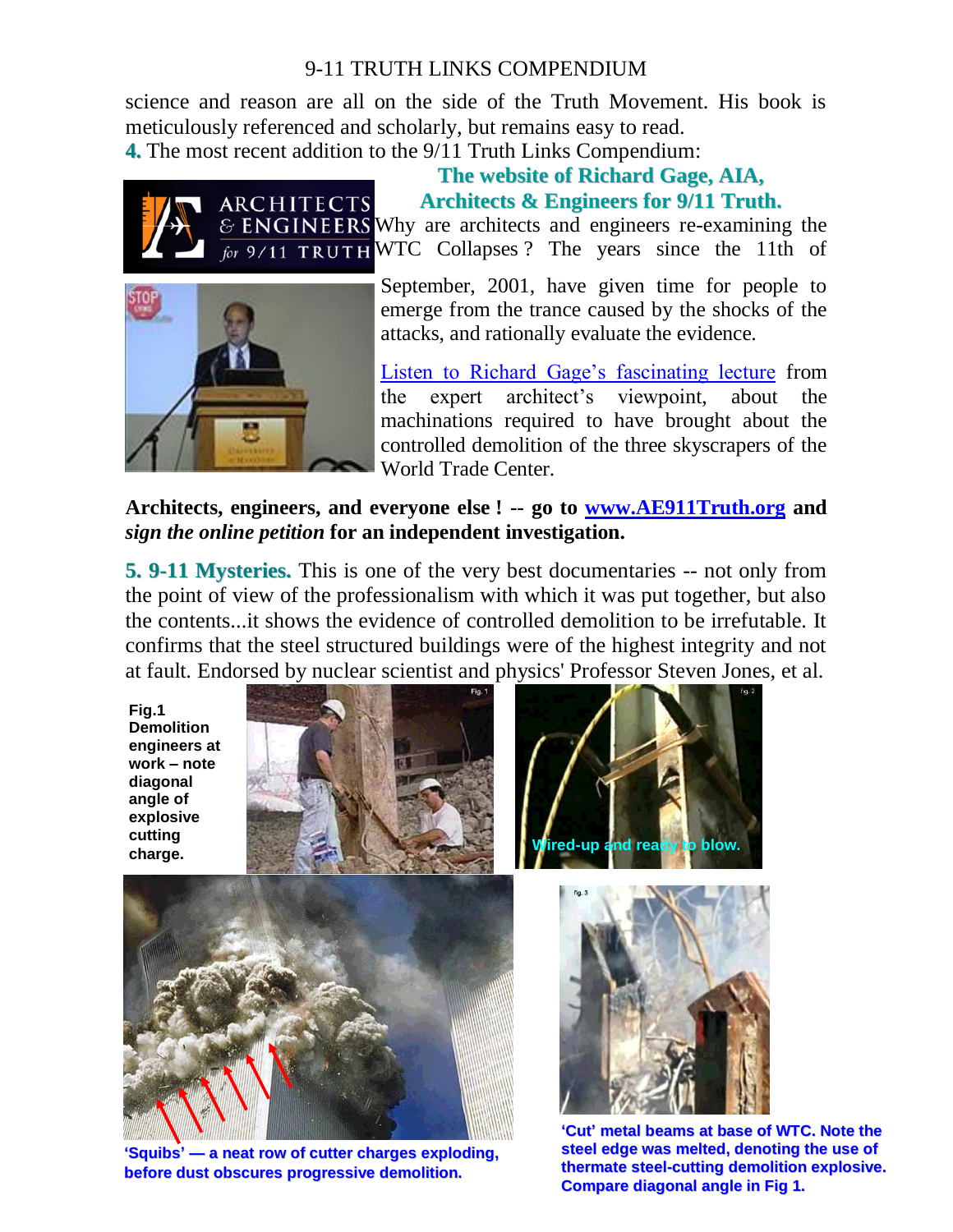#### **9-11 Mysteries.**

Support the 911 We Know Website Campaign by purchasing the DVD: <http://www.911weknow.com/>

The 9-11 Mysteries video is also viewable for free here:

[http://video.google.com/videoplay?docid=-](http://video.google.com/videoplay?docid=-8699692986883500148#docid=5816610253571876313)

[8699692986883500148#docid=5816610253571876313](http://video.google.com/videoplay?docid=-8699692986883500148#docid=5816610253571876313)

**6. The Patriots Question 9-11** website lists hundreds of government, military, CIA, FBI and qualified professionals and academics joining the Truth Movement. These people all have persuasive points expressed in their statements. Families of the deceased have added to this call for a *first* proper *technical* investigation under a U.S. State Attorney General with powers to sub poena everyone it requires (save, I believe, the president) and take sworn testimony.



A Selection of Patriots for 9-11 Truth.

**1. Lt. Col. Shelton F. Lankford, U.S. Marine Corps (ret) – Retired U.S. Marine Corps fighter pilot with over 300 combat missions flown. 21-year Marine Corps career.** 

**2. Senator Max Cleland**

**3. Barbara Honegger, MS White House Policy Analyst and Special Assistant to President Ronald Reagan (1981 - 1983).** 

**4. Raymond L. McGovern – Former Chairman, National Intelligence Estimates, CIA, responsible for preparing the** *President' Daily Brief (PDB)* **for Ronald Reagan** 

- **5. Major General Albert Stubblebine, U.S. Army (ret)**
- **6. Congresswoman Cynthia McKinney**
- **7. Capt. Eric H. May, U.S. Army (ret)**

**8. Paul Craig Roberts, PhD – Assistant Secretary of the U.S. Treasury under Ronald Reagan Visit the website to see hundreds more patriots and families of the deceased who seek 911 Truth.**

<http://www.patriotsquestion911.com/>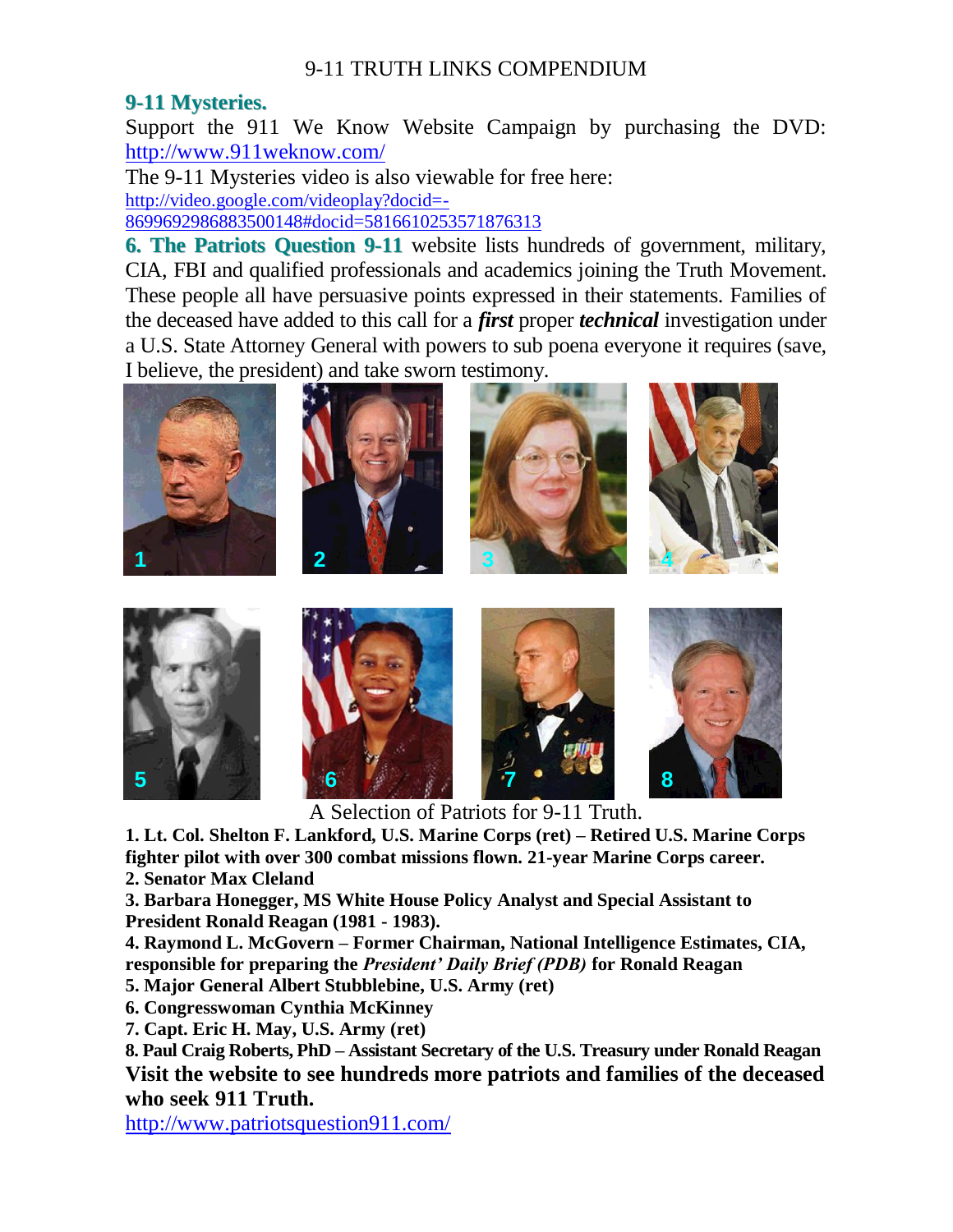# **7. Terror Storm.**

Everyone should learn about the real source of the London bombings, so, watch the following documentary, which includes interviews with retired Presidential Adviser and CIA Analyst, Ray McGovern, former MI5 officer, David Shayler, ex-Cabinet Minister & British M.P., Michael Meacher, Physics Professor Steven Jones, former Chief Economist for the Dept. of Labour, Professor Morgan Reynolds, et al.



[http://video.google.com/videoplay?docid=-](http://video.google.com/videoplay?docid=-5948263607579389947&ei=Ace6SLP3H5nu2AKU6q3kDA&q=terror+storm)

[5948263607579389947&ei=Ace6SLP3H5nu2AKU6q3kDA&q=terror+storm](http://video.google.com/videoplay?docid=-5948263607579389947&ei=Ace6SLP3H5nu2AKU6q3kDA&q=terror+storm)

Also visit Alex Jones's website www.Prisonplanet.com which is a source of well-researched factual and documented information generally censored out of the owned and controlled mass media.

[www.prisonplanet.com](http://www.prisonplanet.com/)

**8. Pilots for 9-11 Truth** is a compilation of evidence from another point of view. Fascinating refutation which exposes and confronts *fabrications* by the government 9/11 'Investigative' board.

Regarding the contorted flight around the Pentagon avoiding top brass and striking a target of apparently low value to any Israel and West-hating 'Arab terrorists': if 9-11 were the work of a select but rather numerous band of insiders, consider the sheer amount of moolah required to set up and pay off. A Chief Insider: "We better get the taxpayer to pay."

Bearing in mind the Latin maxim "*He did the deed who profited by it*," if the information given on the Pilots for 911 Truth.org website is correct (and it shows congressional committee hearings) then the choice of Pentagon target is explained...

Shown in the professional (civil & Air Force) pilots' video, **American Flight 77: Pandora's Black Box**, Donald Rumsfeld officially admitted on the 10th of September, 2001, that \$2.3 *trillion* of taxpayers' money allotted to the Pentagon and Defence Department had disappeared and gone unaccounted for. This was being investigated by congressional bodies (Bravo, Congresswoman Cynthia McKinney). The investigative papers and evidence which related to the embezzlement were stored in the newly rebuilt part of the Pentagon and were *all destroyed* by the missile and fire on 9/11. There can be no proper investigation now that the evidence has been destroyed. Visit their site, and view the video here: [http://video.google.co.uk/videoplay?docid=-](http://video.google.co.uk/videoplay?docid=-8672066571196607580&ei=bg28SKK_D4qk2wL8rsDuDA&q=pandoras+box+chapter+two&hl=en)<br>8672066571196607580&ei=bg28SKK D4ak2wL8rsDuDA&a=pandoras+box+chapter+two&hl=en [8672066571196607580&ei=bg28SKK\\_D4qk2wL8rsDuDA&q=pandoras+box+chapter+two&hl=en](http://video.google.co.uk/videoplay?docid=-8672066571196607580&ei=bg28SKK_D4qk2wL8rsDuDA&q=pandoras+box+chapter+two&hl=en)



<http://www.pilotsfor911truth.org/>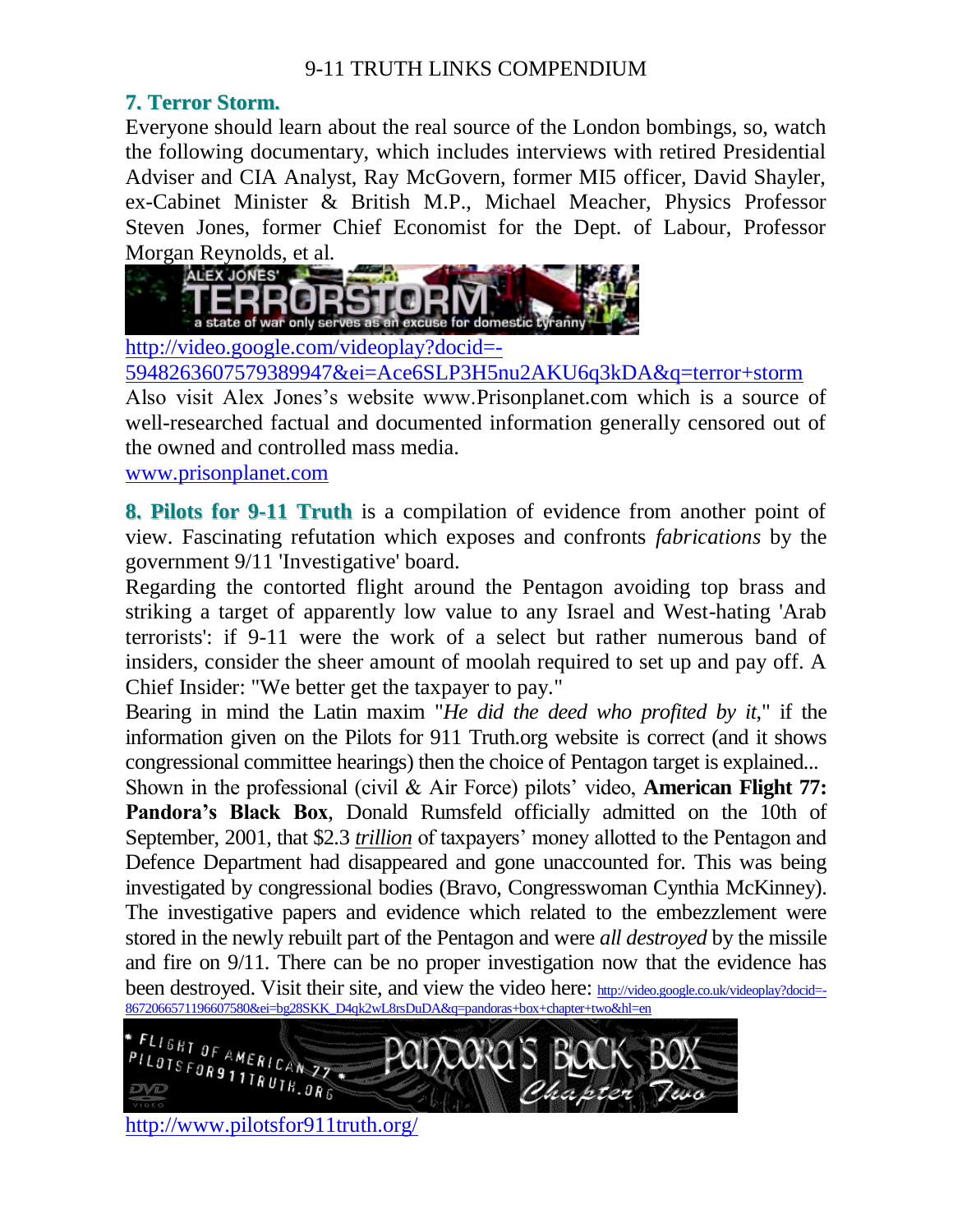**9. America: Freedom to Fascism**. To be au courant with political issues that are perhaps at or nearing the crux, I would add that Aaron Russo's **America: Freedom to Fascism** is essential. It is now watchable on Google.



<http://video.google.co.uk/videoplay?docid=-1656880303867390173>

There is much else of political importance and grave implications in Russo's video, but, because the logic and morality apply also to all the Western countries and economies, you will be fascinated to see the ruling of the U.S. supreme court, that income tax is not legally applicable!

In summation, the ruling goes like this: in the performing of a job, one divests oneself of one's labour or expertise. Remuneration for that which has been divested is *equal* and fair exchange for that service: *one has made no net gain* (i.e. \$0). So, tax of say 35% on \$0 income = \$0.

By contrast, the court points out that 'income' is realisable and therefore definable, for example, on goods sold for profit.

Also see the late Aaron Russo's website and join up:

[www.freedomtofascism.com](http://www.freedomtofascism.com/)

**10. In 2000, Nick Rockefeller confided to Aaron Russo** that there was going to be a new Pearl Harbour type incident which would give a *pretext* for launching a war in Afghanistan and Iraq. This reinforces John Perkins's statements (in the video listed later on). See the interview by the Conscious Media Network with Russo:

[http://video.google.co.uk/videoplay?docid=-](http://video.google.co.uk/videoplay?docid=-3254488777215293198&q=aaron+russo+conscious+media+network+interview)

[3254488777215293198&q=aaron+russo+conscious+media+network+interview](http://video.google.co.uk/videoplay?docid=-3254488777215293198&q=aaron+russo+conscious+media+network+interview)

**11. Nuclear scientist and Physics Professor Steven Jones** interviewed by



Alex Jones. The science shows that the destruction of the WTC was a pre-planned controlled demolition:

[http://video.google.co.uk/videoplay?docid=-](http://video.google.co.uk/videoplay?docid=-2842384983834100001&q=%22Alex+jones%22+%22steven+jones%22) [2842384983834100001&q=%22Alex+jones%22+%22steven+jones%22](http://video.google.co.uk/videoplay?docid=-2842384983834100001&q=%22Alex+jones%22+%22steven+jones%22)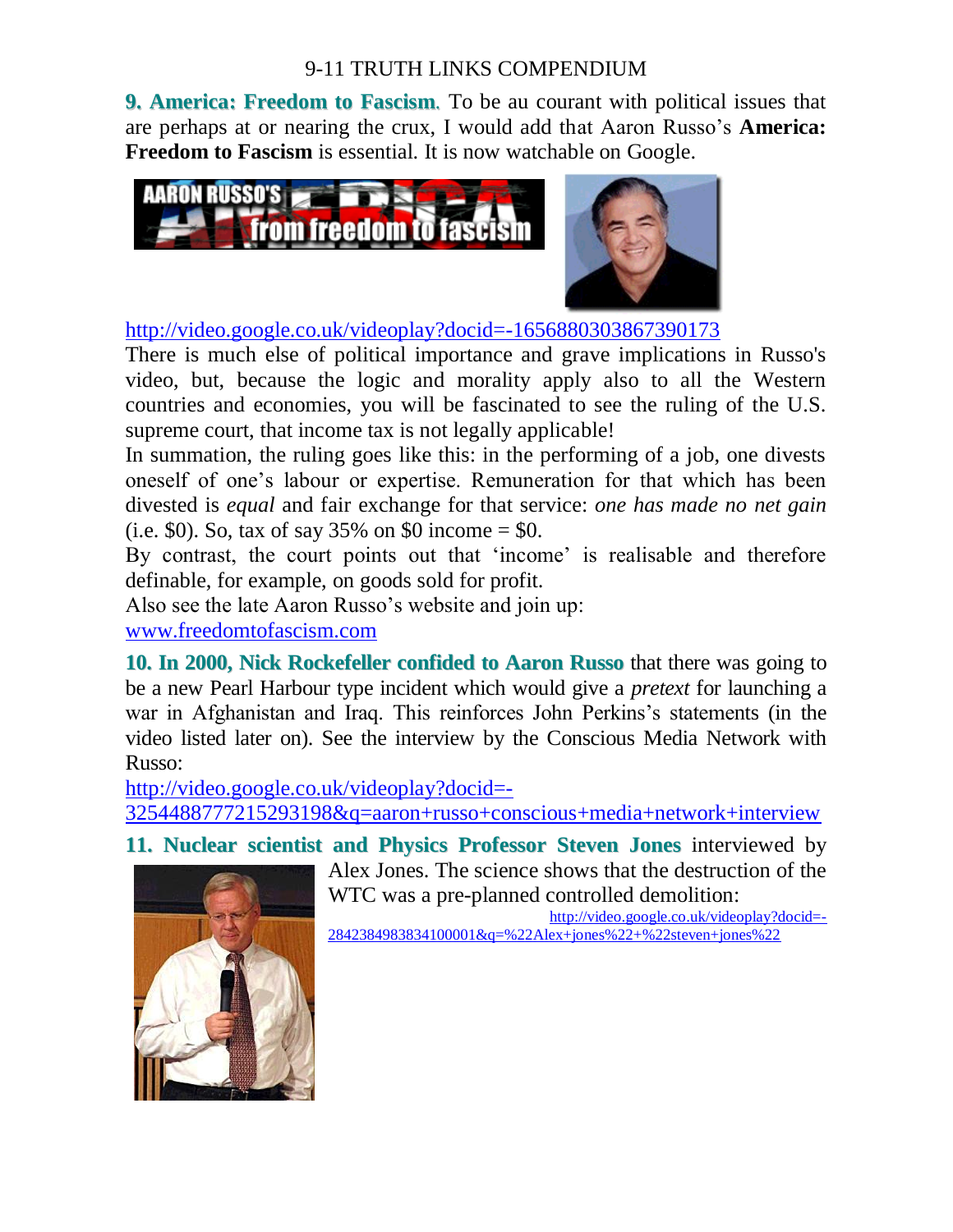**12. BBC Timewatch** documentary about government-sponsored terrorism. The BBC reveals that the CIA has authored terrorism for decades. See the interviews with the Italian Secret Service and government officials in the BBC Timewatch programme viewable at the following URLs. *This is the last time the BBC were allowed to report on Western government-sponsored terrorism.*

OPERATION GLADIO. Start with the first segment (link below) and then follow the links.

<http://www.wntube.net/play.php?vid=1247>

The BBC documentary reinforces the evidence that Mohammed Atta et al were CIA operatives. Atta and others are *professionals* who sowed a false trail from Pakistan to Germany to the U.S.A. They are not "Muslim fanatics." They attracted attention to themselves particularly in Florida and Nevada talking about learning to fly jets. They conspicuously made their presence known together in public places, gambling, drinking, whoring and leaving behind copies of the Koran as they went.

The BBC documented that the other nine named by the U.S. government are actually all alive and well, were not in the U.S. on 9/11, and are today working in Morocco, Saudi Arabia and various parts of the world. The passenger manifests confirm that none of the "Arabs" were aboard any of the flights on 9/11. Mo Atta, who had not seen his family since 1993, called his Dad the day after 9/11 to let him know he was okay. Most considerate.

Terrorists publicly claim responsibility for their attacks in order to maximise their perceived power to do harm and publicise their cause. That is what 'terrorism' is all about. Any terrorist organisation capable of the 9-11 attacks would proudly take responsibility for them...

Osama Bin Laden's only authenticated public statement following 9-11 is not given the publicity it deserves: he denied any responsibility for or participation in 9-11; he disparaged indiscriminate slaughter of innocent civilians as cowardly. We should not forget that he was provided with military aid by the CIA to take up a leadership rôle in the honourable and dangerous fight for freedom from Soviet occupation of Afghanistan. He was not a terrorist.

Consider one who has inside knowledge of these matters. To quote General Leonid Ivashov, Chief of Staff of the Russian armed forces on 9/11/2001, and Department Chief for General affairs in the former Soviet Union's Ministry of Defense:

"Only secret services and their current chiefs – or those retired but still having influence inside the state organizations – have the ability to plan, organize and conduct an operation of such magnitude. Osama bin Laden and "Al Qaeda" cannot be the organizers nor the performers of the September 11 attacks. They do not have the necessary organization, resources or leaders."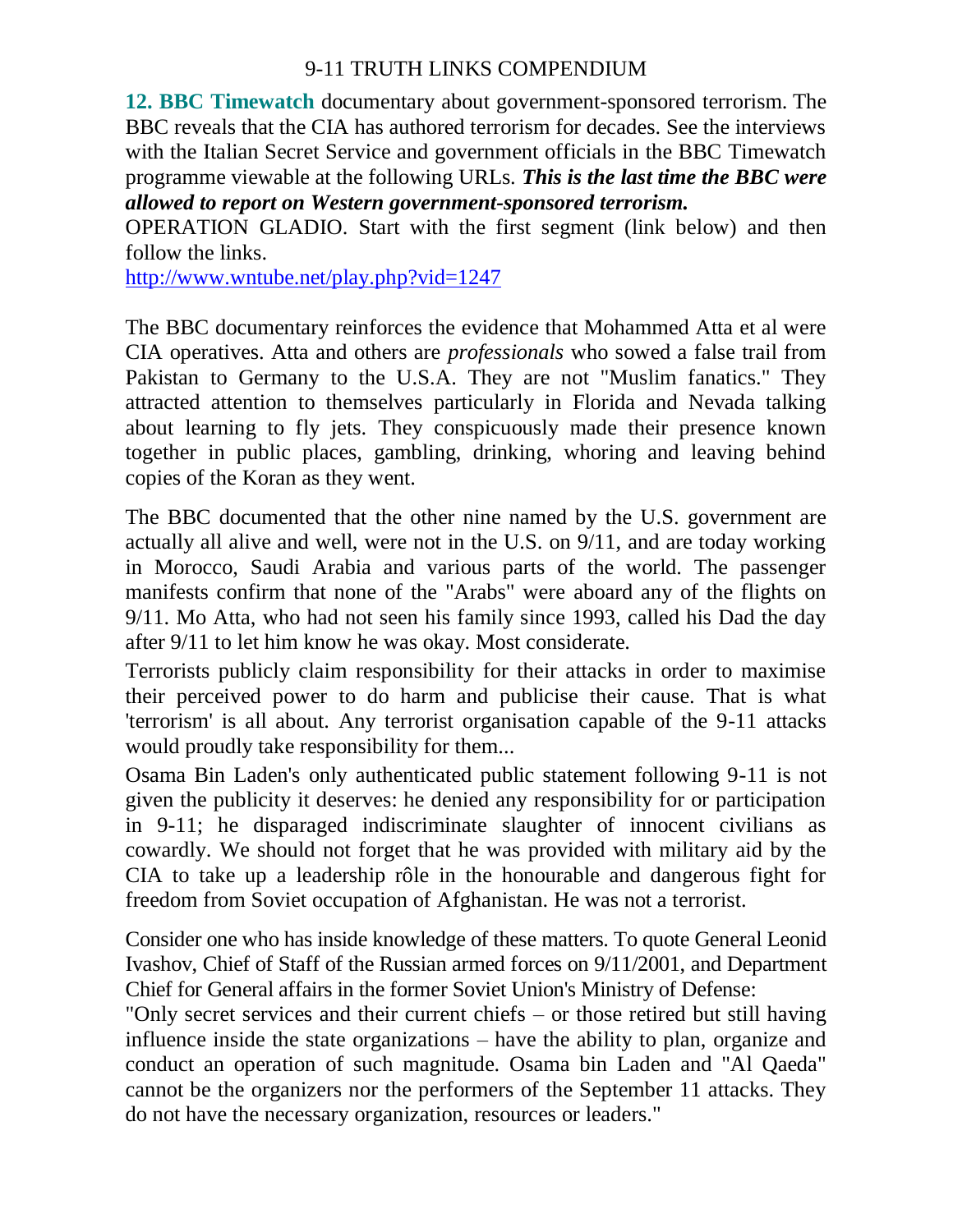**13. Loose Change**. This is the one that inspired the true patriot Charlie Sheen to go public for 9-11 Truth, with worldwide repercussions. He puts to shame those many celebrities and showbusiness personalities who also know the truth about 9-11 but who skulk in the shadows to 'protect' their careers.

Consider the wisdom of Mark Twain:

**"***In the beginning of a change the patriot is a scarce man, and brave, and hated and scorned. When his cause succeeds, the timid join him, for then it costs nothing to be a patriot***."** Notebook, 1904.



**Loose Change** is watchable on Google.

[http://video.google.co.uk/videoplay?docid=7866929448192753501&q=loose+c](http://video.google.co.uk/videoplay?docid=7866929448192753501&q=loose+change) [hange](http://video.google.co.uk/videoplay?docid=7866929448192753501&q=loose+change)

**14. 9-11 Justice.** The context and content of this video will only be appreciated after having seen the evidence compiled in the documentaries listed herein. The general direction a real 9-11 investigation needs to take is briefly summed up by this poignant 15-minute video:

<http://video.google.com/videoplay?docid=-649993991751648213&q=9%2F11+justice>

**15. John Perkins** is a respected retired executive member of the private international banking cartel. He explains his rôle in encouraging loan-taking and premeditatedly creating the indebtedness of third world countries' governments. He describes the covert practice of 'eliminating' politicians who do not cooperate, as standard. He names some of those people assassinated by his associates in the CIA.



See his lecture given at the annual Veterans for Peace National Convention. Part 1: <http://video.google.co.uk/videoplay?docid=3968544393356669182> Part 2: <http://video.google.co.uk/videoplay?docid=3848716298990404813>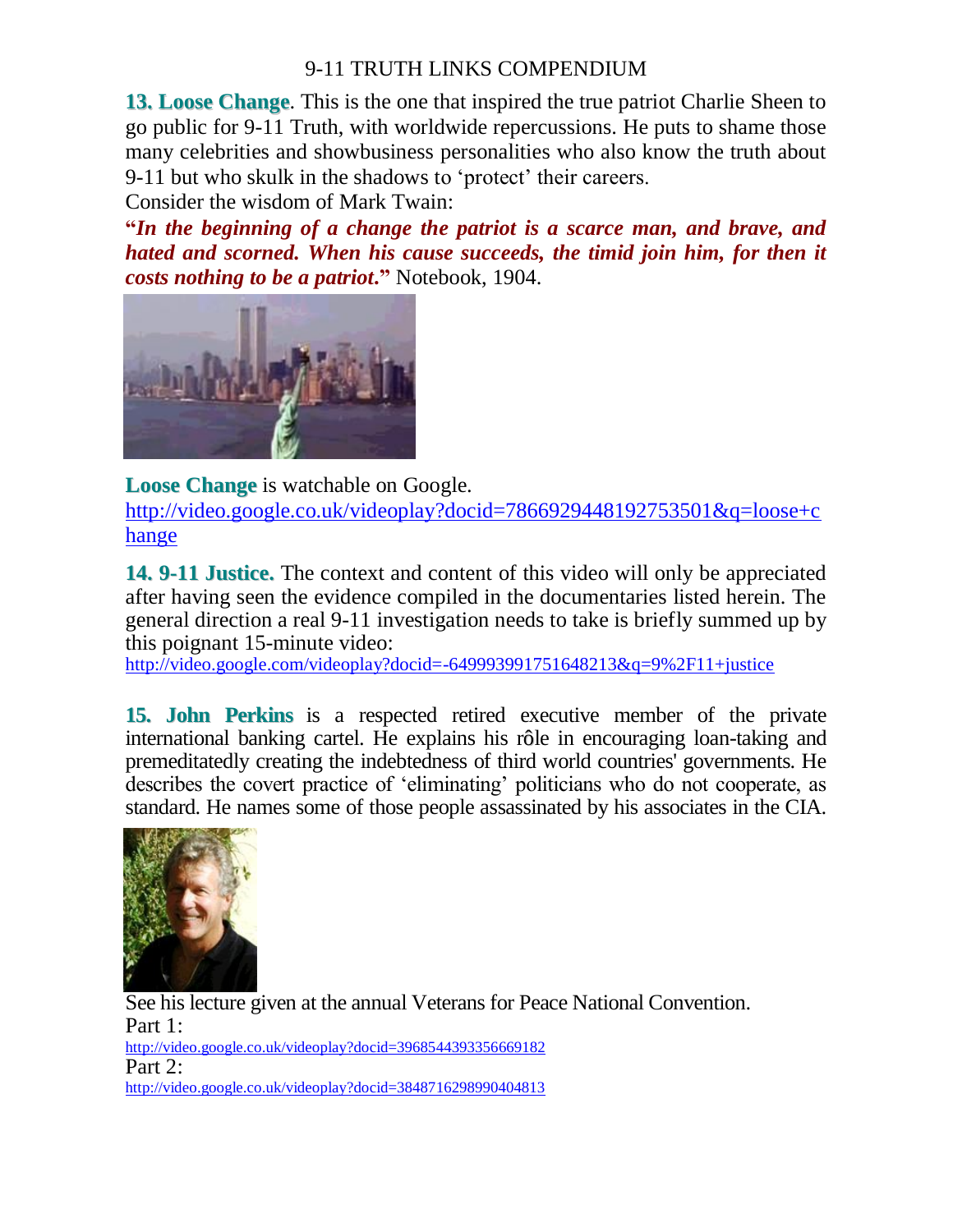Part 3: <http://video.google.co.uk/videoplay?docid=7969424888680179897>

Perkins states that 9-11 is the culmination of the activities of the organisation for which he was working. This relates directly to current events.

**16. The Money Masters.** Do you think that politicians run the world ? This fascinating documentary reveals that politicians are mere puppets. The money supply of the entire Western world is under the control of a minute and altogether malevolent clique. The cause and cure of all of today's ills are revealed by this enlightening, excellently researched analysis. Endorsed by economists and academics. If you wish to understand why so much evil is happening in the world, this is essential viewing.



**THE MONEY MASTERS** documentary video is by **Bill Still** & **Patrick S. J. Carmack**, BBA, JD, who practised corporate law and is a former Administrative Law Judge for the Corporation Commission of the State of Oklahoma; Member of the Bar of the U.S. Supreme Court.

Visit their website for more info and to support the movement by purchasing the DVD. <http://www.themoneymasters.com/>

Or view the documentary for free on Google.

Part One:

<http://video.google.co.uk/videoplay?docid=6076118677860424204> Part Two:

<http://video.google.co.uk/videoplay?docid=-7336845760512239683>

**17. In Plane Site.** A first class presentation which confounds the sceptics.

This documentary by Dave vonKleist has been broadcast on national television in Australia twice (Network 10) and New Zealand Television 3. It is now watchable for free on Google Video. Demand that your national television stations in the U.S., U.K. and everywhere else broadcast all these truth documentaries.